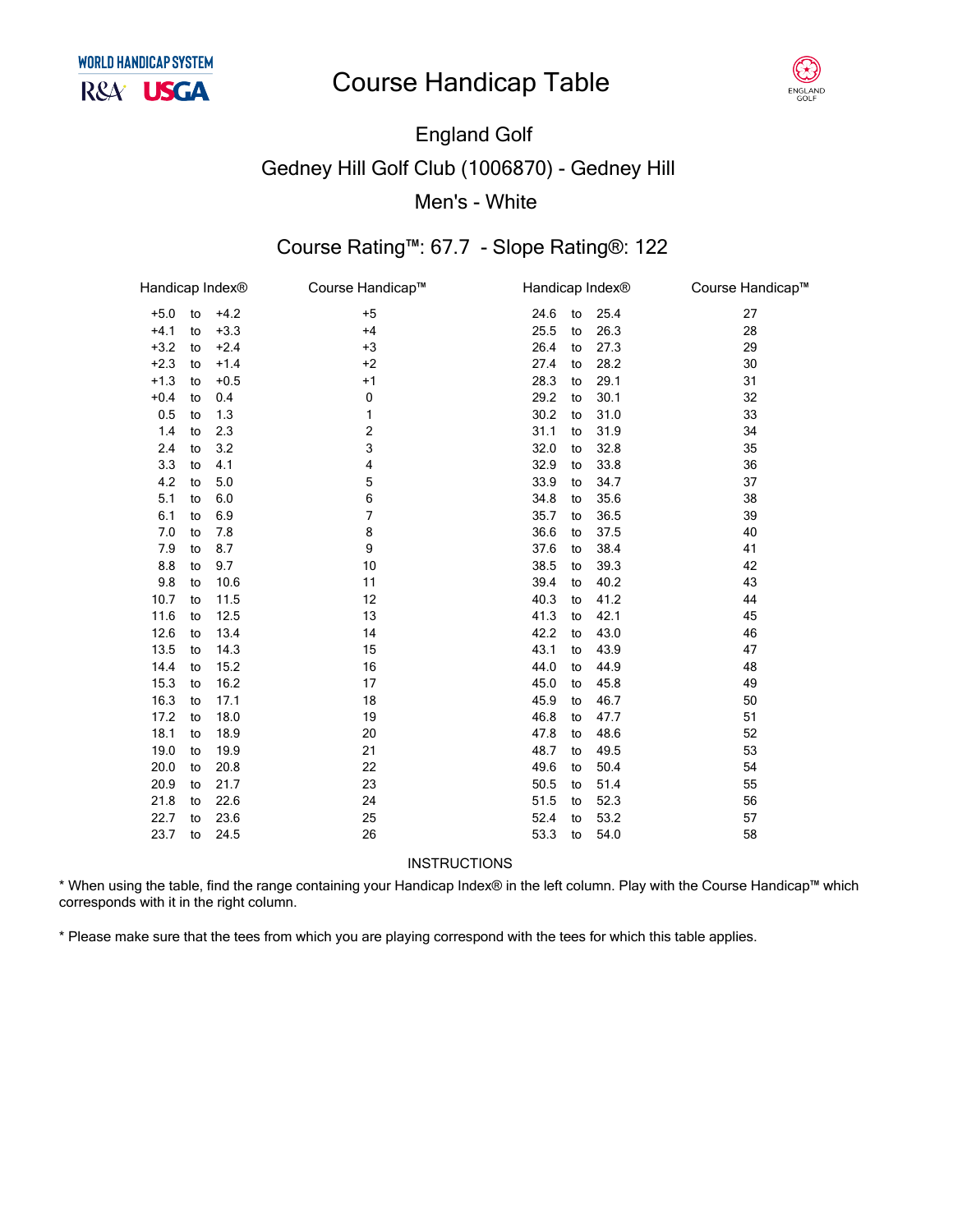## **Course Handicap Table**



# England Golf Gedney Hill Golf Club (1006870) - Gedney Hill Men's - Yellow

### Course Rating™: 66.7 - Slope Rating®: 118

| Handicap Index® |    |        | Course Handicap™ | Handicap Index® |    |      | Course Handicap™ |
|-----------------|----|--------|------------------|-----------------|----|------|------------------|
| $+5.0$          | to | $+4.4$ | $+5$             | 24.5            | to | 25.3 | 26               |
| $+4.3$          | to | $+3.4$ | $+4$             | 25.4            | to | 26.3 | 27               |
| $+3.3$          | to | $+2.4$ | $+3$             | 26.4            | to | 27.2 | 28               |
| $+2.3$          | to | $+1.5$ | $+2$             | 27.3            | to | 28.2 | 29               |
| $+1.4$          | to | $+0.5$ | $+1$             | 28.3            | to | 29.2 | 30               |
| $+0.4$          | to | 0.4    | 0                | 29.3            | to | 30.1 | 31               |
| 0.5             | to | 1.4    | 1                | 30.2            | to | 31.1 | 32               |
| 1.5             | to | 2.3    | 2                | 31.2            | to | 32.0 | 33               |
| 2.4             | to | 3.3    | 3                | 32.1            | to | 33.0 | 34               |
| 3.4             | to | 4.3    | 4                | 33.1            | to | 33.9 | 35               |
| 4.4             | to | 5.2    | 5                | 34.0            | to | 34.9 | 36               |
| 5.3             | to | 6.2    | 6                | 35.0            | to | 35.9 | 37               |
| 6.3             | to | 7.1    | $\overline{7}$   | 36.0            | to | 36.8 | 38               |
| 7.2             | to | 8.1    | 8                | 36.9            | to | 37.8 | 39               |
| 8.2             | to | 9.0    | 9                | 37.9            | to | 38.7 | 40               |
| 9.1             | to | 10.0   | 10               | 38.8            | to | 39.7 | 41               |
| 10.1            | to | 11.0   | 11               | 39.8            | to | 40.6 | 42               |
| 11.1            | to | 11.9   | 12               | 40.7            | to | 41.6 | 43               |
| 12.0            | to | 12.9   | 13               | 41.7            | to | 42.6 | 44               |
| 13.0            | to | 13.8   | 14               | 42.7            | to | 43.5 | 45               |
| 13.9            | to | 14.8   | 15               | 43.6            | to | 44.5 | 46               |
| 14.9            | to | 15.8   | 16               | 44.6            | to | 45.4 | 47               |
| 15.9            | to | 16.7   | 17               | 45.5            | to | 46.4 | 48               |
| 16.8            | to | 17.7   | 18               | 46.5            | to | 47.4 | 49               |
| 17.8            | to | 18.6   | 19               | 47.5            | to | 48.3 | 50               |
| 18.7            | to | 19.6   | 20               | 48.4            | to | 49.3 | 51               |
| 19.7            | to | 20.5   | 21               | 49.4            | to | 50.2 | 52               |
| 20.6            | to | 21.5   | 22               | 50.3            | to | 51.2 | 53               |
| 21.6            | to | 22.5   | 23               | 51.3            | to | 52.1 | 54               |
| 22.6            | to | 23.4   | 24               | 52.2            | to | 53.1 | 55               |
| 23.5            | to | 24.4   | 25               | 53.2            | to | 54.0 | 56               |
|                 |    |        |                  |                 |    |      |                  |

INSTRUCTIONS

\* When using the table, find the range containing your Handicap Index® in the left column. Play with the Course Handicap™ which corresponds with it in the right column.

\* Please make sure that the tees from which you are playing correspond with the tees for which this table applies.